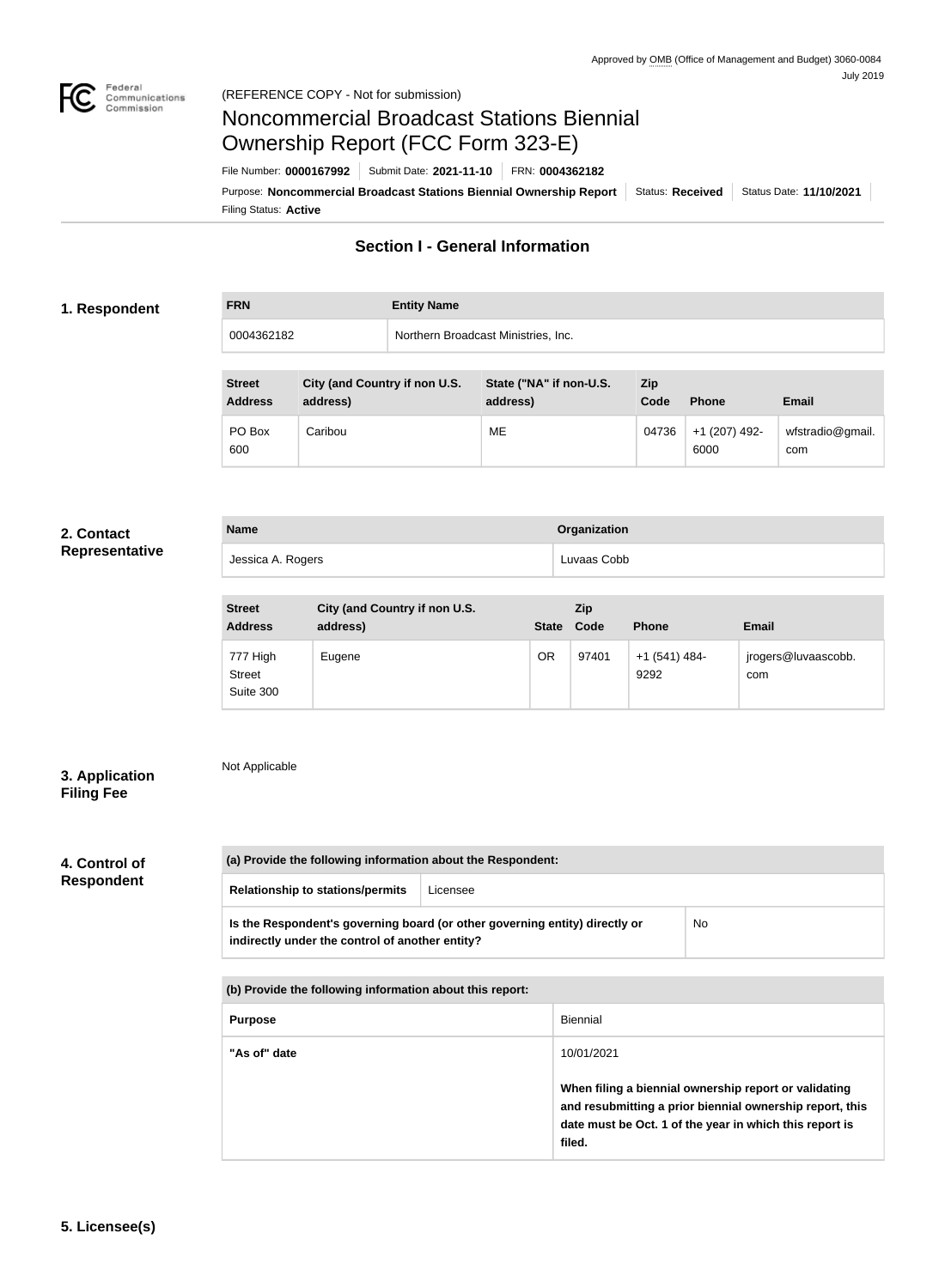#### **and Station(s)**

#### **Respondent is filing this report to cover the following Licensee(s) and station(s):**

| <b>Licensee/Permittee Name</b>      |                  |                |              |                |
|-------------------------------------|------------------|----------------|--------------|----------------|
| Northern Broadcast Ministries, Inc. |                  |                | 0004362182   |                |
|                                     |                  |                |              |                |
| Fac. ID No.                         | <b>Call Sign</b> | <b>City</b>    | <b>State</b> | <b>Service</b> |
| 49517                               | <b>WFST</b>      | <b>CARIBOU</b> | ME           | AM             |

#### **Section II – Biennial Ownership Information**

## **1. 47 C.F.R. Section 73.3613 Documents**

Licensee Respondents that hold authorizations for one or more full power television, AM, and/or FM stations should list all contracts and other instruments set forth in 47 C.F.R. Section 73.3613(a) through (c) for the facility or facilities listed on this report. If the agreement is a network affiliation agreement, check the appropriate box. Otherwise, select "Other." Non-Licensee Respondents should select "Not Applicable" in response to this question.

| Document Information                            |                                                           |  |
|-------------------------------------------------|-----------------------------------------------------------|--|
| Description of contract or instrument           | Articles of Incorporation                                 |  |
| Parties to contract or instrument               | Northern Broadcast Ministries, Inc. and State of Maine    |  |
| Date of execution                               | 01/1993                                                   |  |
| Date of expiration                              | No expiration date                                        |  |
| <b>Agreement type</b><br>(check all that apply) | Other<br><b>Agreement Type: Articles of Incorporation</b> |  |

| <b>Document Information</b>                     |                                        |  |
|-------------------------------------------------|----------------------------------------|--|
| Description of contract or instrument           | <b>Bylaws</b>                          |  |
| Parties to contract or instrument               | Northern Broadcast Ministries, Inc.    |  |
| Date of execution                               | 01/1993                                |  |
| Date of expiration                              | No expiration date                     |  |
| <b>Agreement type</b><br>(check all that apply) | Other<br><b>Agreement Type: Bylaws</b> |  |

#### **2. Ownership Interests**

**(a)** Ownership Interests. This Question requires Respondents to enter detailed information about ownership interests by generating a series of subforms. Answer each question on each subform. The first subform listing should be for the Respondent itself. If the Respondent is not a natural person, also list each of the officers, members of the governing board (or other governing entity), stockholders, and any other persons or entities with a direct attributable interest in the Respondent pursuant to the standards set forth in 47 C.F.R. Section 73.3555. (A "direct" interest is one that is not held through any intervening companies or entities.) List each interest holder with a direct attributable interest in the Respondent separately.

Leave the percentage of total assets (Equity Debt Plus) field blank for an interest holder unless that interest holder has an attributable interest in the Respondent solely on the basis of the Commission's Equity Debt Plus attribution standard, 47 C.F.R. Section 73.3555, Note 2(i).

In the case of vertical or indirect ownership structures, list only those interests in the Respondent that also represent an attributable interest in the Licensee(s) for which the report is being submitted.

Entities that are part of an organizational structure that includes holding companies or other forms of indirect ownership must file separate ownership reports. In such a structure do not report, or file a separate report for, any interest holder that does not have an attributable interest in the Licensee(s) for which the report is being submitted.

Please see the Instructions for further detail concerning interests that must be reported in response to this question.

The Respondent must provide an FCC Registration Number for each interest holder reported in response to this question. Please see the Instructions for detailed information and guidance concerning this requirement.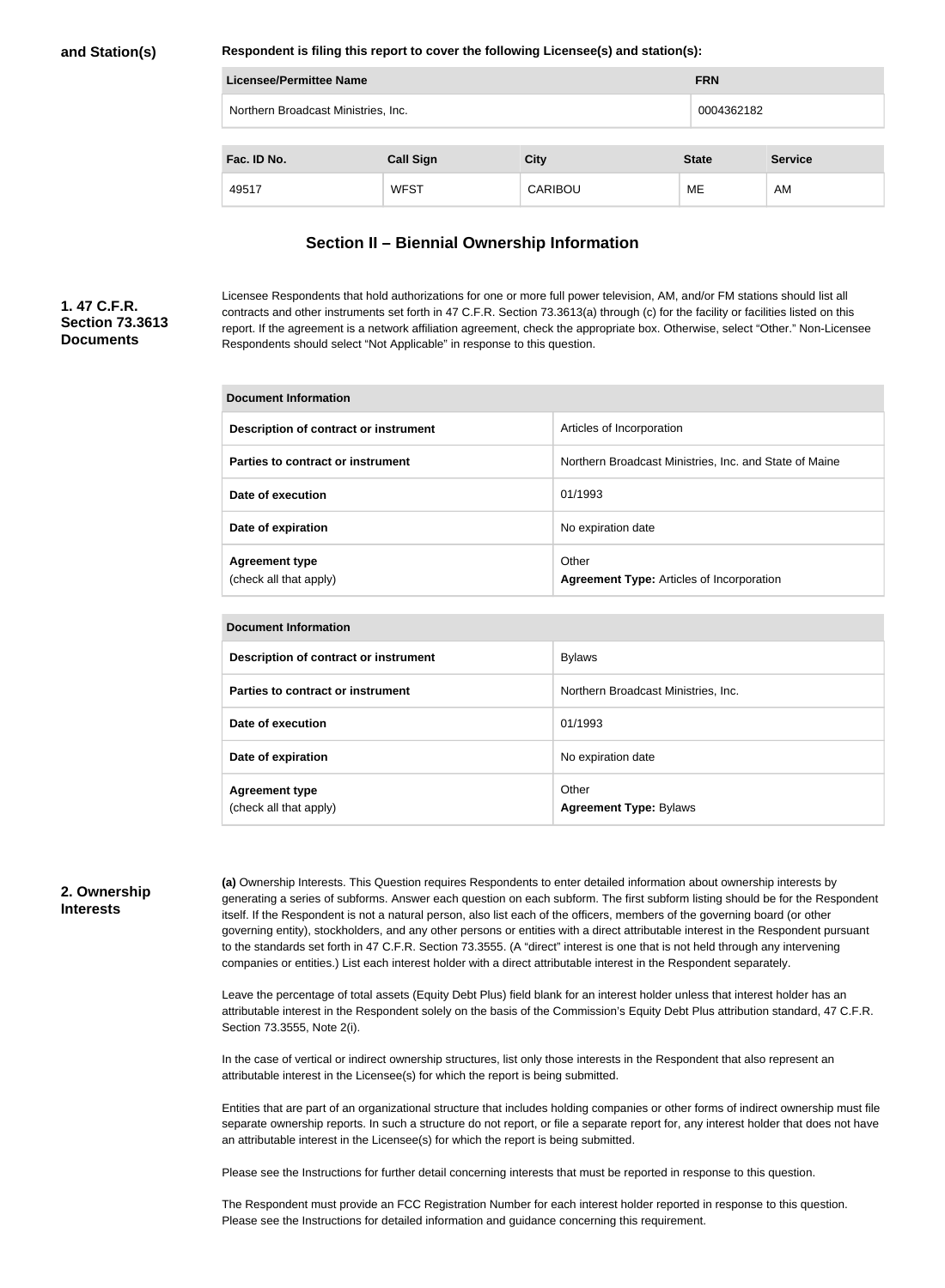| <b>Ownership Information</b>                                                                                                     |                                                         |                      |  |  |
|----------------------------------------------------------------------------------------------------------------------------------|---------------------------------------------------------|----------------------|--|--|
| <b>FRN</b>                                                                                                                       | 0004362182                                              |                      |  |  |
| <b>Entity Name</b>                                                                                                               | Northern Broadcast Ministries, Inc.                     |                      |  |  |
| <b>Address</b>                                                                                                                   | PO Box                                                  | 600                  |  |  |
|                                                                                                                                  | <b>Street 1</b>                                         |                      |  |  |
|                                                                                                                                  | <b>Street 2</b>                                         |                      |  |  |
|                                                                                                                                  | <b>City</b>                                             | Caribou              |  |  |
|                                                                                                                                  | State ("NA" if non-U.S.<br>address)                     | ME                   |  |  |
|                                                                                                                                  | <b>Zip/Postal Code</b>                                  | 04736                |  |  |
|                                                                                                                                  | Country (if non-U.S.<br>address)                        | <b>United States</b> |  |  |
| <b>Listing Type</b>                                                                                                              | Respondent                                              |                      |  |  |
| <b>Positional Interests</b><br>(check all that apply)                                                                            | Respondent                                              |                      |  |  |
| <b>Tribal Nation or Tribal</b><br><b>Entity</b>                                                                                  | Interest holder is not a Tribal nation or Tribal entity |                      |  |  |
| <b>Interest Percentages</b>                                                                                                      | Voting                                                  | 0.0%                 |  |  |
| (enter percentage values<br>from 0.0 to 100.0)                                                                                   | <b>Equity</b>                                           | 0.0%                 |  |  |
|                                                                                                                                  | <b>Total assets (Equity Debt</b><br>Plus)               | 0.0%                 |  |  |
| Does interest holder have an attributable interest in one or more broadcast stations<br>No<br>that do not appear on this report? |                                                         |                      |  |  |

| <b>FRN</b>                                            | 9990119589                          |                      |  |
|-------------------------------------------------------|-------------------------------------|----------------------|--|
| <b>Name</b>                                           | Don Flewelling                      |                      |  |
| <b>Address</b>                                        | PO Box                              |                      |  |
|                                                       | <b>Street 1</b>                     | 108 State Road       |  |
|                                                       | <b>Street 2</b>                     |                      |  |
|                                                       | <b>City</b>                         | Presque Isle         |  |
|                                                       | State ("NA" if non-U.S.<br>address) | ME                   |  |
|                                                       | <b>Zip/Postal Code</b>              | 04769                |  |
|                                                       | Country (if non-U.S.<br>address)    | <b>United States</b> |  |
| <b>Listing Type</b><br>Other Interest Holder          |                                     |                      |  |
| <b>Positional Interests</b><br>(check all that apply) | Officer                             |                      |  |
| <b>Principal Profession or</b><br><b>Occupation</b>   | Internet Service Tech               |                      |  |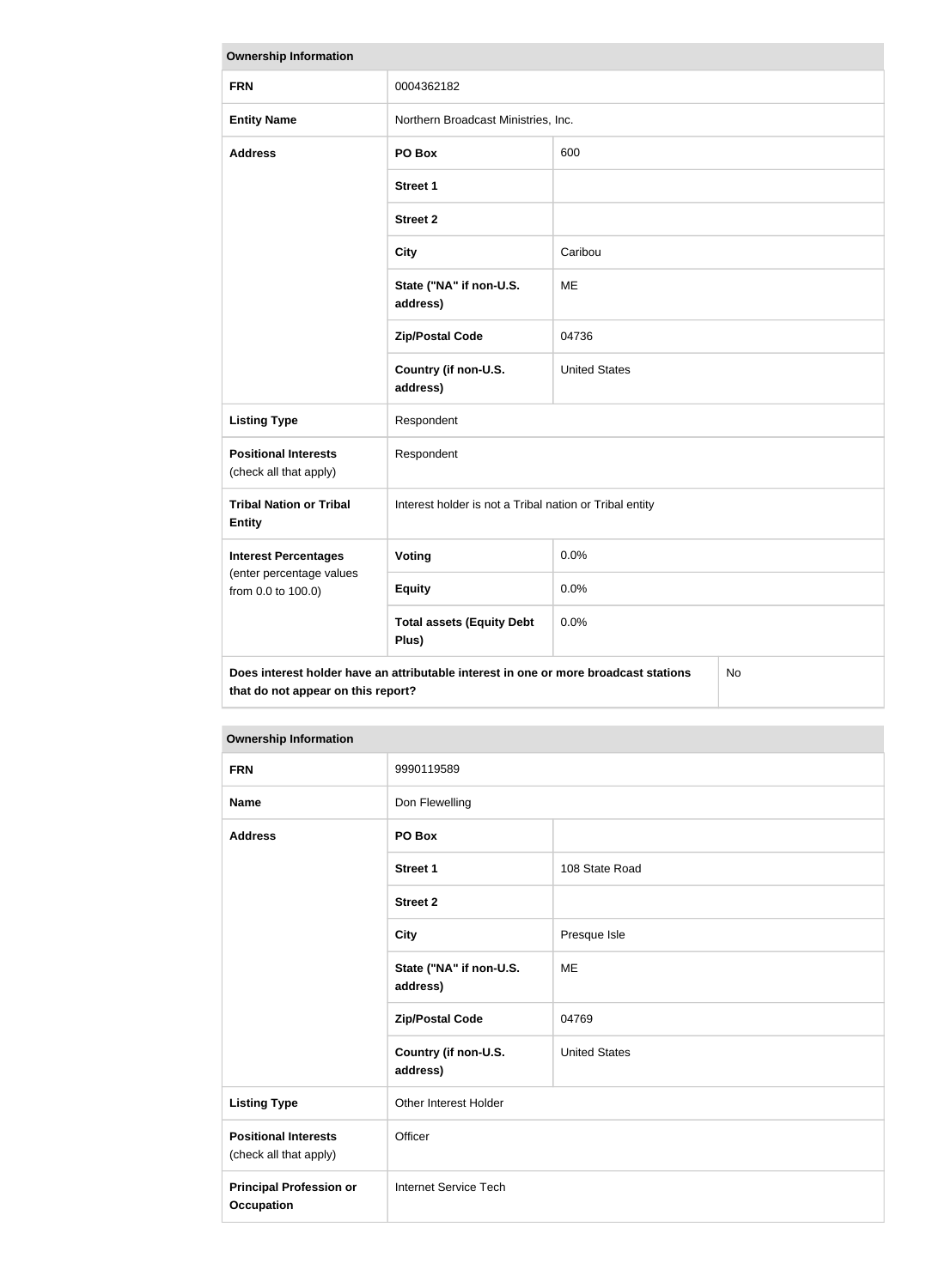| <b>By Whom Appointed or</b><br><b>Elected</b>                                                      | Board                                     |                        |  |
|----------------------------------------------------------------------------------------------------|-------------------------------------------|------------------------|--|
| Citizenship, Gender,<br><b>Ethnicity, and Race</b><br><b>Information (Natural</b><br>Persons Only) | <b>Citizenship</b>                        | <b>US</b>              |  |
|                                                                                                    | Gender                                    | Male                   |  |
|                                                                                                    | <b>Ethnicity</b>                          | Not Hispanic or Latino |  |
|                                                                                                    | Race                                      | White                  |  |
| <b>Interest Percentages</b><br>(enter percentage values<br>from 0.0 to 100.0)                      | Voting                                    | 12.5%                  |  |
|                                                                                                    | <b>Equity</b>                             | $0.0\%$                |  |
|                                                                                                    | <b>Total assets (Equity Debt</b><br>Plus) | 12.5%                  |  |
| Does interest holder have an attributable interest in one or more broadcast stations<br>No         |                                           |                        |  |

| <b>Ownership Information</b>                              |                                           |                        |  |
|-----------------------------------------------------------|-------------------------------------------|------------------------|--|
| <b>FRN</b>                                                | 9990119611                                |                        |  |
| <b>Name</b>                                               | Tom Hale                                  |                        |  |
| <b>Address</b>                                            | PO Box                                    |                        |  |
|                                                           | <b>Street 1</b>                           | 1107 Westmanland Road  |  |
|                                                           | <b>Street 2</b>                           |                        |  |
|                                                           | <b>City</b>                               | Westmanland            |  |
|                                                           | State ("NA" if non-U.S.<br>address)       | ME                     |  |
|                                                           | <b>Zip/Postal Code</b>                    | 04783                  |  |
|                                                           | Country (if non-U.S.<br>address)          | <b>United States</b>   |  |
| <b>Listing Type</b>                                       | Other Interest Holder                     |                        |  |
| <b>Positional Interests</b><br>(check all that apply)     | Officer                                   |                        |  |
| <b>Principal Profession or</b><br><b>Occupation</b>       | Retired                                   |                        |  |
| By Whom Appointed or<br><b>Elected</b>                    | <b>Board</b>                              |                        |  |
| Citizenship, Gender,                                      | <b>Citizenship</b>                        | <b>US</b>              |  |
| <b>Ethnicity, and Race</b><br><b>Information (Natural</b> | Gender                                    | Male                   |  |
| Persons Only)                                             | <b>Ethnicity</b>                          | Not Hispanic or Latino |  |
|                                                           | Race                                      | White                  |  |
| <b>Interest Percentages</b>                               | Voting                                    | 12.5%                  |  |
| (enter percentage values<br>from 0.0 to 100.0)            | <b>Equity</b>                             | 0.0%                   |  |
|                                                           | <b>Total assets (Equity Debt</b><br>Plus) | 12.5%                  |  |

#### **Ownership Information**

**that do not appear on this report?**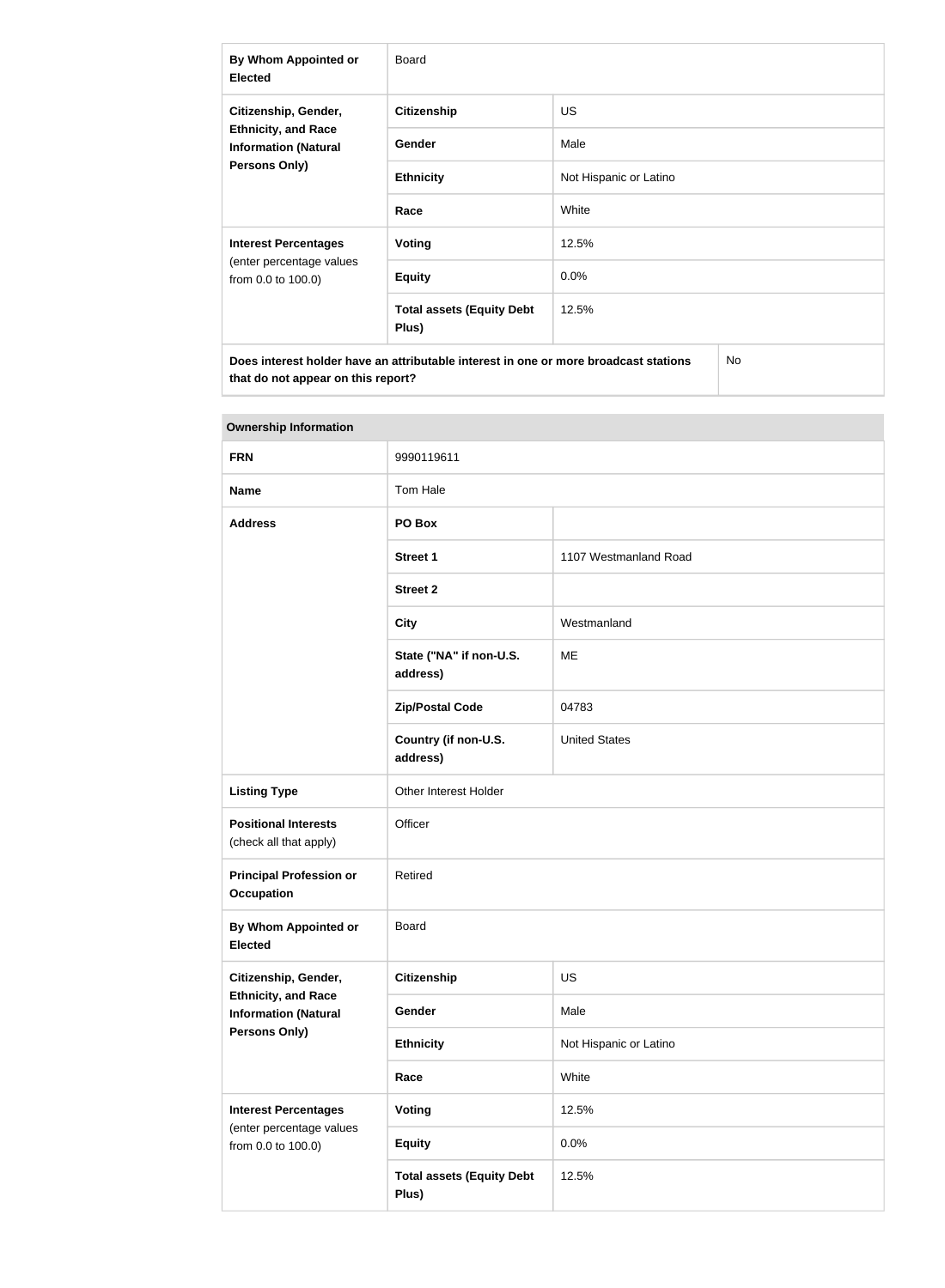**Does interest holder have an attributable interest in one or more broadcast stations that do not appear on this report?**

No

| <b>Ownership Information</b>                                                                                                     |                                                    |                        |  |  |
|----------------------------------------------------------------------------------------------------------------------------------|----------------------------------------------------|------------------------|--|--|
| <b>FRN</b>                                                                                                                       | 9990119612                                         |                        |  |  |
| <b>Name</b>                                                                                                                      | Sam Dobson                                         |                        |  |  |
| <b>Address</b>                                                                                                                   | PO Box                                             | 369                    |  |  |
|                                                                                                                                  | <b>Street 1</b>                                    |                        |  |  |
|                                                                                                                                  | <b>Street 2</b>                                    |                        |  |  |
|                                                                                                                                  | <b>City</b>                                        | Washburn               |  |  |
|                                                                                                                                  | State ("NA" if non-U.S.<br>address)                | <b>ME</b>              |  |  |
|                                                                                                                                  | <b>Zip/Postal Code</b>                             | 04786                  |  |  |
|                                                                                                                                  | Country (if non-U.S.<br>address)                   | <b>United States</b>   |  |  |
| <b>Listing Type</b>                                                                                                              | Other Interest Holder                              |                        |  |  |
| <b>Positional Interests</b><br>(check all that apply)                                                                            | Officer                                            |                        |  |  |
| <b>Principal Profession or</b><br><b>Occupation</b>                                                                              | Accountant                                         |                        |  |  |
| <b>By Whom Appointed or</b><br><b>Elected</b>                                                                                    | Board                                              |                        |  |  |
| Citizenship, Gender,                                                                                                             | <b>Citizenship</b>                                 | <b>US</b>              |  |  |
| <b>Ethnicity, and Race</b><br><b>Information (Natural</b>                                                                        | Gender                                             | Male                   |  |  |
| <b>Persons Only)</b>                                                                                                             | <b>Ethnicity</b>                                   | Not Hispanic or Latino |  |  |
|                                                                                                                                  | Race                                               | White                  |  |  |
| <b>Interest Percentages</b><br>(enter percentage values                                                                          | Voting                                             | 12.5%                  |  |  |
| from 0.0 to 100.0)                                                                                                               | <b>Equity</b>                                      | 0.0%                   |  |  |
|                                                                                                                                  | <b>Total assets (Equity Debt</b><br>12.5%<br>Plus) |                        |  |  |
| Does interest holder have an attributable interest in one or more broadcast stations<br>No<br>that do not appear on this report? |                                                    |                        |  |  |

#### **Ownership Information**

| <b>FRN</b>     | 9990119615      |                          |
|----------------|-----------------|--------------------------|
| <b>Name</b>    | Dana Doody, Sr. |                          |
| <b>Address</b> | PO Box          |                          |
|                | <b>Street 1</b> | 405 Woodland Center Road |
|                | <b>Street 2</b> |                          |
|                | <b>City</b>     | Woodland                 |
|                |                 |                          |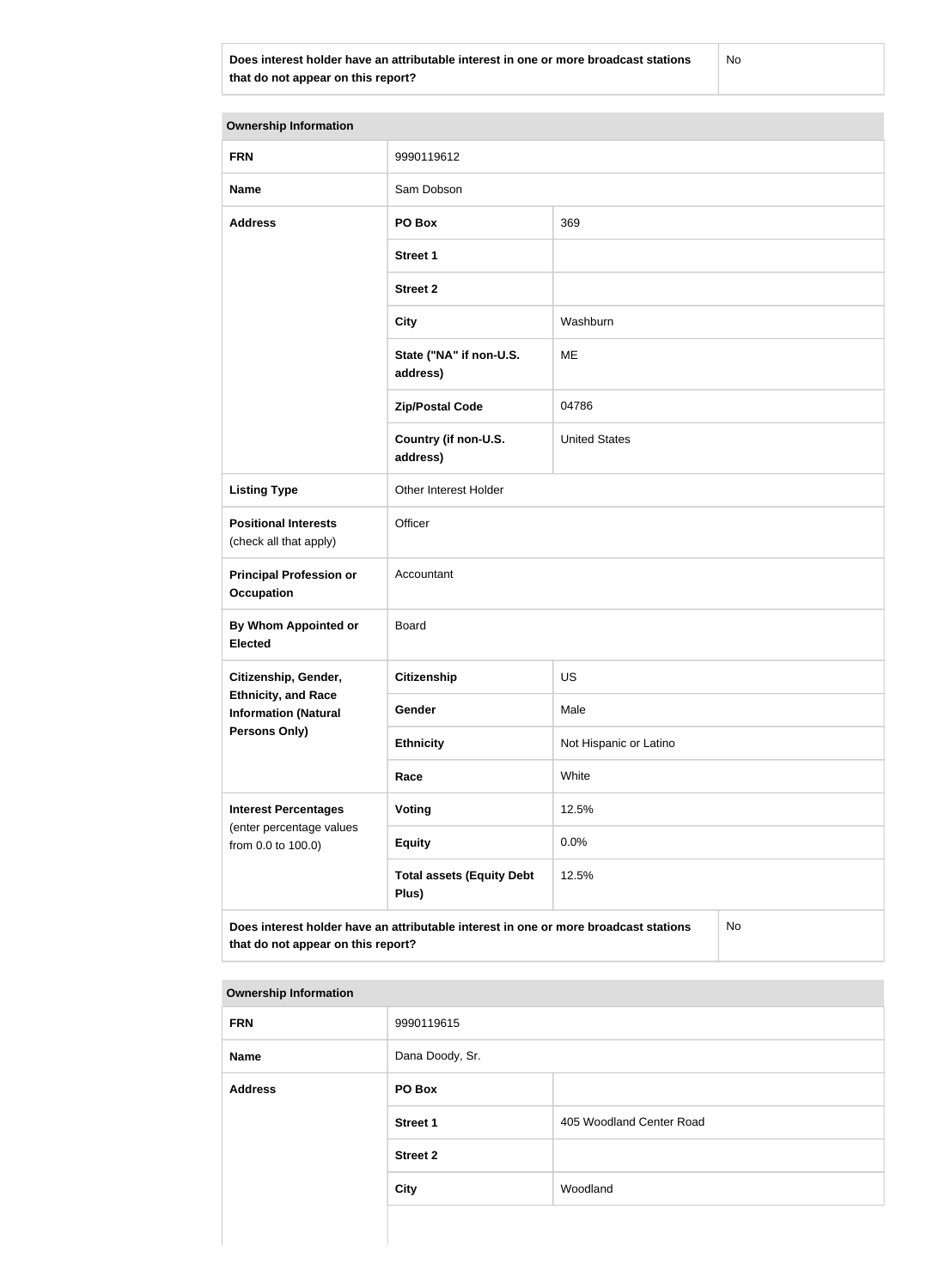|                                                           | State ("NA" if non-U.S.<br>address)                                                  | <b>ME</b>              |           |  |
|-----------------------------------------------------------|--------------------------------------------------------------------------------------|------------------------|-----------|--|
|                                                           | <b>Zip/Postal Code</b>                                                               | 04736                  |           |  |
|                                                           | Country (if non-U.S.<br>address)                                                     | <b>United States</b>   |           |  |
| <b>Listing Type</b>                                       | Other Interest Holder                                                                |                        |           |  |
| <b>Positional Interests</b><br>(check all that apply)     | Officer                                                                              |                        |           |  |
| <b>Principal Profession or</b><br><b>Occupation</b>       | Mason                                                                                |                        |           |  |
| By Whom Appointed or<br><b>Elected</b>                    | <b>Board</b>                                                                         |                        |           |  |
| Citizenship, Gender,                                      | <b>Citizenship</b>                                                                   | <b>US</b>              |           |  |
| <b>Ethnicity, and Race</b><br><b>Information (Natural</b> | <b>Gender</b>                                                                        | Male                   |           |  |
| <b>Persons Only)</b>                                      | <b>Ethnicity</b>                                                                     | Not Hispanic or Latino |           |  |
|                                                           | Race                                                                                 | White                  |           |  |
| <b>Interest Percentages</b>                               | Voting                                                                               | 12.5%                  |           |  |
| (enter percentage values<br>from 0.0 to 100.0)            | <b>Equity</b>                                                                        | 0.0%                   |           |  |
|                                                           | <b>Total assets (Equity Debt</b><br>Plus)                                            | 12.5%                  |           |  |
| that do not appear on this report?                        | Does interest holder have an attributable interest in one or more broadcast stations |                        | <b>No</b> |  |

| <b>Ownership Information</b>                          |                                     |                      |
|-------------------------------------------------------|-------------------------------------|----------------------|
| <b>FRN</b>                                            | 9990119616                          |                      |
| <b>Name</b>                                           | Roger Jewell                        |                      |
| <b>Address</b>                                        | PO Box                              |                      |
|                                                       | <b>Street 1</b>                     | 48 Grimes Mill Road  |
|                                                       | <b>Street 2</b>                     |                      |
|                                                       | <b>City</b>                         | Caribou              |
|                                                       | State ("NA" if non-U.S.<br>address) | <b>ME</b>            |
|                                                       | <b>Zip/Postal Code</b>              | 04736                |
|                                                       | Country (if non-U.S.<br>address)    | <b>United States</b> |
| <b>Listing Type</b>                                   | Other Interest Holder               |                      |
| <b>Positional Interests</b><br>(check all that apply) | Officer                             |                      |
| <b>Principal Profession or</b><br><b>Occupation</b>   | Pastor                              |                      |
| <b>By Whom Appointed or</b><br><b>Elected</b>         | Board                               |                      |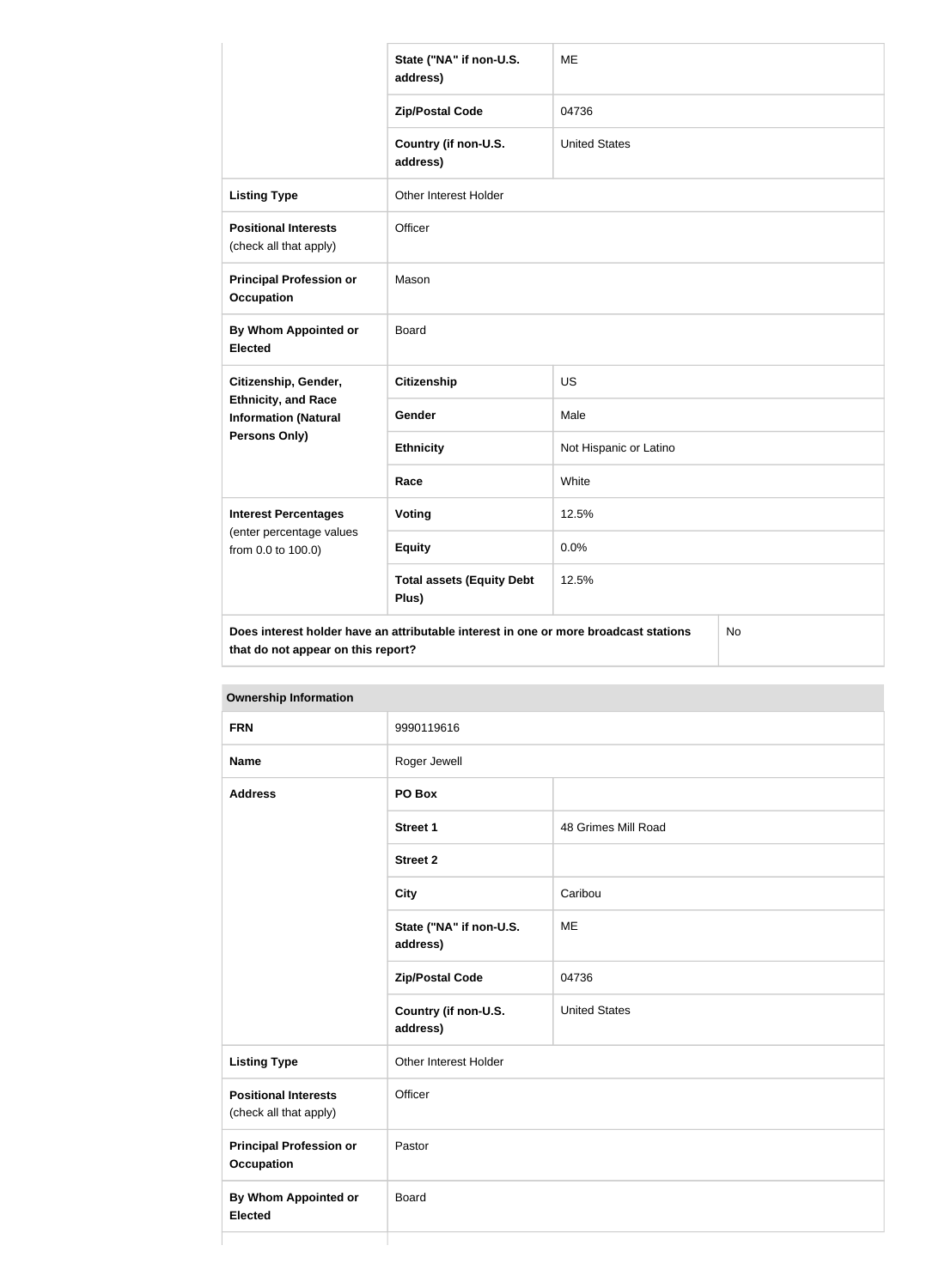| Citizenship, Gender,<br><b>Ethnicity, and Race</b><br><b>Information (Natural</b><br><b>Persons Only)</b> | <b>Citizenship</b>                        | US.                    |  |
|-----------------------------------------------------------------------------------------------------------|-------------------------------------------|------------------------|--|
|                                                                                                           | <b>Gender</b>                             | Male                   |  |
|                                                                                                           | <b>Ethnicity</b>                          | Not Hispanic or Latino |  |
|                                                                                                           | Race                                      | White                  |  |
| <b>Interest Percentages</b><br>(enter percentage values<br>from 0.0 to 100.0)                             | Voting                                    | 12.5%                  |  |
|                                                                                                           | <b>Equity</b>                             | 0.0%                   |  |
|                                                                                                           | <b>Total assets (Equity Debt</b><br>Plus) | 12.5%                  |  |
| Does interest holder have an attributable interest in one or more broadcast stations                      |                                           | <b>No</b>              |  |

# **Ownership Information**

**that do not appear on this report?**

| <b>FRN</b>                                                | 9990119618                                                                           |                        |    |
|-----------------------------------------------------------|--------------------------------------------------------------------------------------|------------------------|----|
| <b>Name</b>                                               | <b>Brian McDougal</b>                                                                |                        |    |
| <b>Address</b>                                            | PO Box                                                                               |                        |    |
|                                                           | <b>Street 1</b>                                                                      | 39 Capitol Hill Road   |    |
|                                                           | <b>Street 2</b>                                                                      |                        |    |
|                                                           | <b>City</b>                                                                          | New Sweden             |    |
|                                                           | State ("NA" if non-U.S.<br>address)                                                  | ME                     |    |
|                                                           | <b>Zip/Postal Code</b>                                                               | 04762                  |    |
|                                                           | Country (if non-U.S.<br>address)                                                     | <b>United States</b>   |    |
| <b>Listing Type</b>                                       | Other Interest Holder                                                                |                        |    |
| <b>Positional Interests</b><br>(check all that apply)     | Officer                                                                              |                        |    |
| <b>Principal Profession or</b><br><b>Occupation</b>       | Retired                                                                              |                        |    |
| <b>By Whom Appointed or</b><br><b>Elected</b>             | <b>Board</b>                                                                         |                        |    |
| Citizenship, Gender,                                      | <b>Citizenship</b>                                                                   | US                     |    |
| <b>Ethnicity, and Race</b><br><b>Information (Natural</b> | Gender                                                                               | Male                   |    |
| <b>Persons Only)</b>                                      | <b>Ethnicity</b>                                                                     | Not Hispanic or Latino |    |
|                                                           | Race                                                                                 | White                  |    |
| <b>Interest Percentages</b><br>(enter percentage values   | <b>Voting</b>                                                                        | 12.5%                  |    |
| from 0.0 to 100.0)                                        | <b>Equity</b>                                                                        | 0.0%                   |    |
|                                                           | <b>Total assets (Equity Debt</b><br>Plus)                                            | 12.5%                  |    |
| that do not appear on this report?                        | Does interest holder have an attributable interest in one or more broadcast stations |                        | No |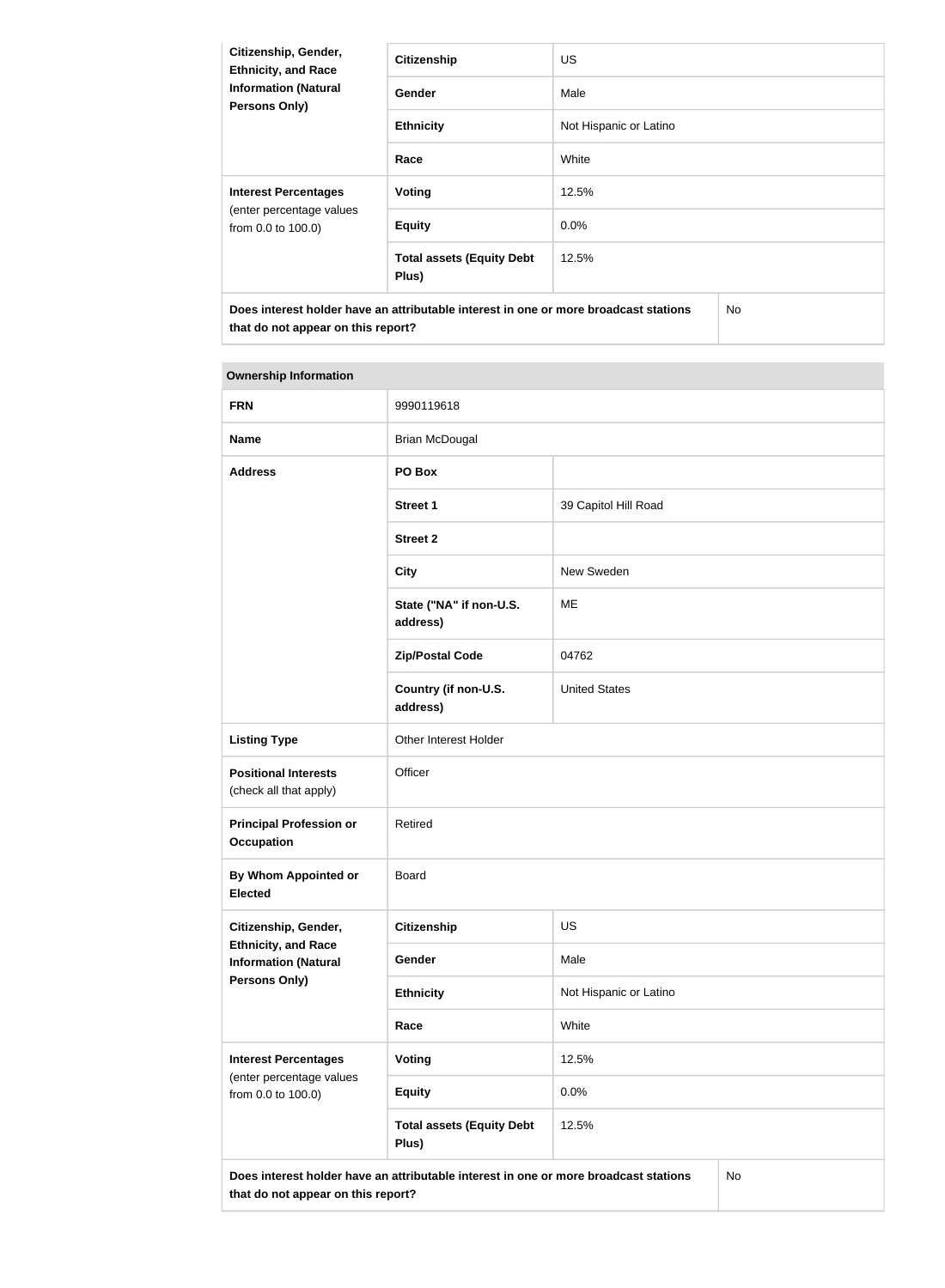| <b>Ownership Information</b>                                                                                                     |                                           |                        |  |
|----------------------------------------------------------------------------------------------------------------------------------|-------------------------------------------|------------------------|--|
| <b>FRN</b>                                                                                                                       | 9990119619                                |                        |  |
| <b>Name</b>                                                                                                                      | H. Mark Carter                            |                        |  |
| <b>Address</b>                                                                                                                   | PO Box                                    | 234                    |  |
|                                                                                                                                  | <b>Street 1</b>                           |                        |  |
|                                                                                                                                  | <b>Street 2</b>                           |                        |  |
|                                                                                                                                  | <b>City</b>                               | <b>Blaine</b>          |  |
|                                                                                                                                  | State ("NA" if non-U.S.<br>address)       | <b>ME</b>              |  |
|                                                                                                                                  | <b>Zip/Postal Code</b>                    | 04734                  |  |
|                                                                                                                                  | Country (if non-U.S.<br>address)          | <b>United States</b>   |  |
| <b>Listing Type</b>                                                                                                              | Other Interest Holder                     |                        |  |
| <b>Positional Interests</b><br>(check all that apply)                                                                            | Officer                                   |                        |  |
| <b>Principal Profession or</b><br><b>Occupation</b>                                                                              | Pastor                                    |                        |  |
| By Whom Appointed or<br><b>Elected</b>                                                                                           | <b>Board</b>                              |                        |  |
| Citizenship, Gender,                                                                                                             | <b>Citizenship</b>                        | <b>US</b>              |  |
| <b>Ethnicity, and Race</b><br><b>Information (Natural</b>                                                                        | Gender                                    | Male                   |  |
| <b>Persons Only)</b>                                                                                                             | <b>Ethnicity</b>                          | Not Hispanic or Latino |  |
|                                                                                                                                  | Race                                      | White                  |  |
| <b>Interest Percentages</b>                                                                                                      | <b>Voting</b>                             | 12.5%                  |  |
| (enter percentage values<br>from 0.0 to 100.0)                                                                                   | <b>Equity</b>                             | 0.0%                   |  |
|                                                                                                                                  | <b>Total assets (Equity Debt</b><br>Plus) | 12.5%                  |  |
| Does interest holder have an attributable interest in one or more broadcast stations<br>No<br>that do not appear on this report? |                                           |                        |  |

| <b>FRN</b>     | 9990119620                          |         |  |
|----------------|-------------------------------------|---------|--|
| <b>Name</b>    | <b>Troy Heald</b>                   |         |  |
| <b>Address</b> | PO Box                              | 154     |  |
|                | Street 1                            |         |  |
|                | <b>Street 2</b>                     |         |  |
|                | <b>City</b>                         | Caribou |  |
|                | State ("NA" if non-U.S.<br>address) | ME      |  |
|                | <b>Zip/Postal Code</b>              | 04736   |  |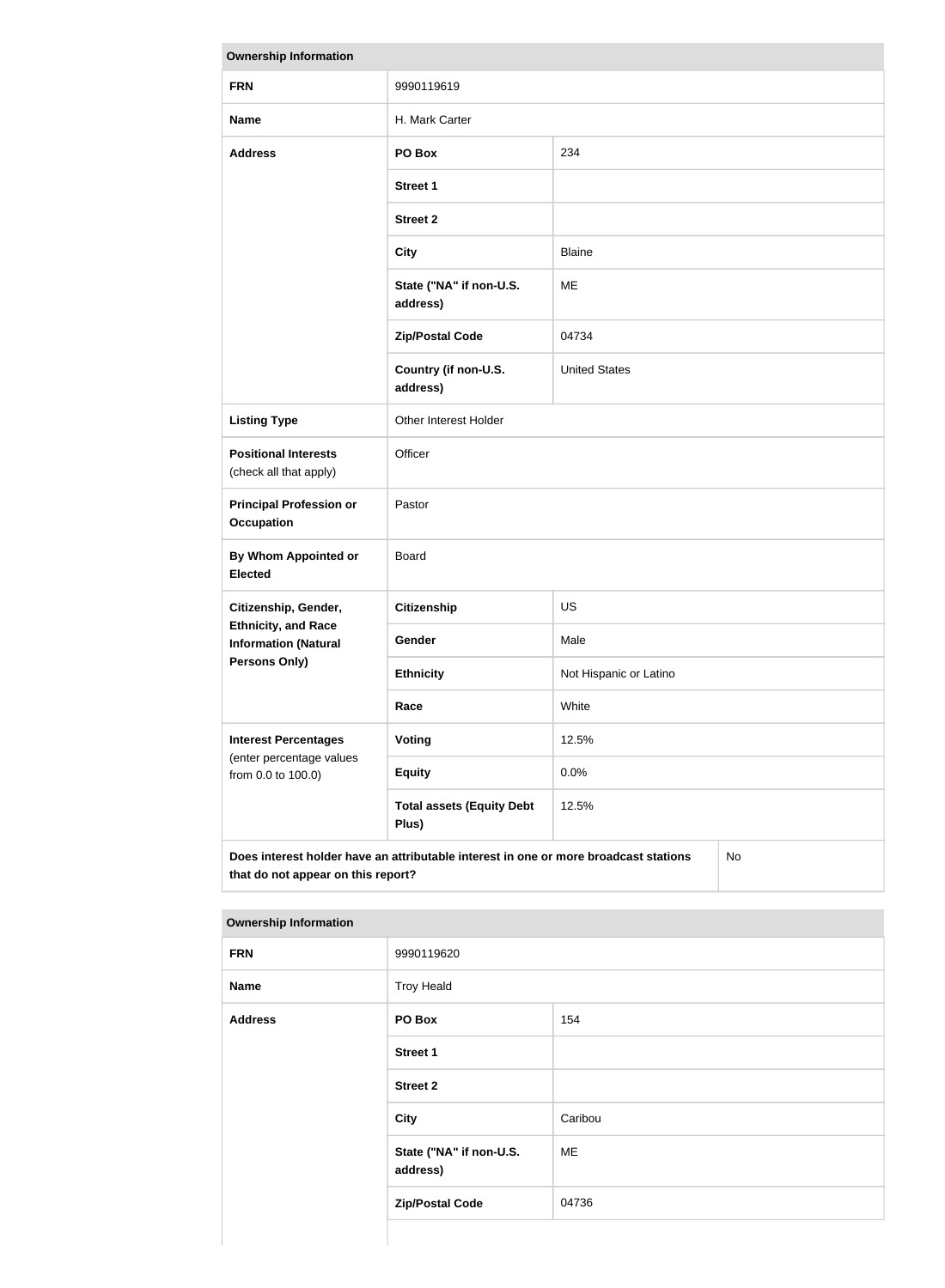|                                                       |                                                                                                                                                                                                                                                                                                                                                                                                         | Country (if non-U.S.<br>address)                                                                                                                                                                    | <b>United States</b>   |     |  |
|-------------------------------------------------------|---------------------------------------------------------------------------------------------------------------------------------------------------------------------------------------------------------------------------------------------------------------------------------------------------------------------------------------------------------------------------------------------------------|-----------------------------------------------------------------------------------------------------------------------------------------------------------------------------------------------------|------------------------|-----|--|
|                                                       | <b>Listing Type</b>                                                                                                                                                                                                                                                                                                                                                                                     | Other Interest Holder                                                                                                                                                                               |                        |     |  |
|                                                       | <b>Positional Interests</b><br>(check all that apply)                                                                                                                                                                                                                                                                                                                                                   | Officer                                                                                                                                                                                             |                        |     |  |
|                                                       | <b>Principal Profession or</b><br><b>Occupation</b>                                                                                                                                                                                                                                                                                                                                                     | Insurance Agent                                                                                                                                                                                     |                        |     |  |
|                                                       | By Whom Appointed or<br><b>Elected</b>                                                                                                                                                                                                                                                                                                                                                                  | Board                                                                                                                                                                                               |                        |     |  |
|                                                       | Citizenship, Gender,                                                                                                                                                                                                                                                                                                                                                                                    | <b>Citizenship</b>                                                                                                                                                                                  | <b>US</b>              |     |  |
|                                                       | <b>Ethnicity, and Race</b><br><b>Information (Natural</b>                                                                                                                                                                                                                                                                                                                                               | Gender                                                                                                                                                                                              | Male                   |     |  |
|                                                       | <b>Persons Only)</b>                                                                                                                                                                                                                                                                                                                                                                                    | <b>Ethnicity</b>                                                                                                                                                                                    | Not Hispanic or Latino |     |  |
|                                                       |                                                                                                                                                                                                                                                                                                                                                                                                         | Race                                                                                                                                                                                                | White                  |     |  |
|                                                       | <b>Interest Percentages</b>                                                                                                                                                                                                                                                                                                                                                                             | <b>Voting</b>                                                                                                                                                                                       | 12.5%                  |     |  |
|                                                       | (enter percentage values<br>from 0.0 to 100.0)                                                                                                                                                                                                                                                                                                                                                          | <b>Equity</b>                                                                                                                                                                                       | 0.0%                   |     |  |
|                                                       |                                                                                                                                                                                                                                                                                                                                                                                                         | <b>Total assets (Equity Debt</b><br>Plus)                                                                                                                                                           | 12.5%                  |     |  |
|                                                       | that do not appear on this report?                                                                                                                                                                                                                                                                                                                                                                      | Does interest holder have an attributable interest in one or more broadcast stations                                                                                                                |                        | No  |  |
|                                                       |                                                                                                                                                                                                                                                                                                                                                                                                         |                                                                                                                                                                                                     |                        |     |  |
|                                                       | interests, not reported in this filing are non-attributable.<br>If "No," submit as an exhibit an explanation.                                                                                                                                                                                                                                                                                           | (b) Respondent certifies that any interests, including equity, financial, or voting                                                                                                                 |                        | Yes |  |
|                                                       |                                                                                                                                                                                                                                                                                                                                                                                                         |                                                                                                                                                                                                     |                        |     |  |
|                                                       | (c) Is Respondent seeking an attribution exemption for any officer or director with<br>No<br>duties wholly unrelated to the Licensee(s)?                                                                                                                                                                                                                                                                |                                                                                                                                                                                                     |                        |     |  |
|                                                       | attributed an interest.                                                                                                                                                                                                                                                                                                                                                                                 | If "Yes," complete the information in the required fields and submit an Exhibit fully describing<br>that individual's duties and responsibilities, and explaining why that individual should not be |                        |     |  |
|                                                       |                                                                                                                                                                                                                                                                                                                                                                                                         |                                                                                                                                                                                                     |                        |     |  |
| 3. Organizational<br><b>Chart (Licensees</b><br>Only) | Attach a flowchart or similar document showing the Licensee's vertical ownership structure including the Licensee and all<br>entities that have attributable interests in the Licensee. Licensees with a single parent entity may provide a brief explanatory<br>textual Exhibit in lieu of a flowchart or similar document. Licensees without parent entities should so indicate in a textual Exhibit. |                                                                                                                                                                                                     |                        |     |  |
|                                                       | Non-Licensee Respondents should select "N/A" in response to this question.                                                                                                                                                                                                                                                                                                                              |                                                                                                                                                                                                     |                        |     |  |
|                                                       | The applicant has no subsidiary or holding companies and no other media interests are held by a parent entity.                                                                                                                                                                                                                                                                                          |                                                                                                                                                                                                     |                        |     |  |
|                                                       |                                                                                                                                                                                                                                                                                                                                                                                                         | <b>Section III - Certification</b>                                                                                                                                                                  |                        |     |  |
|                                                       |                                                                                                                                                                                                                                                                                                                                                                                                         |                                                                                                                                                                                                     |                        |     |  |

**Certification Section Section Question** *Question* **Response**